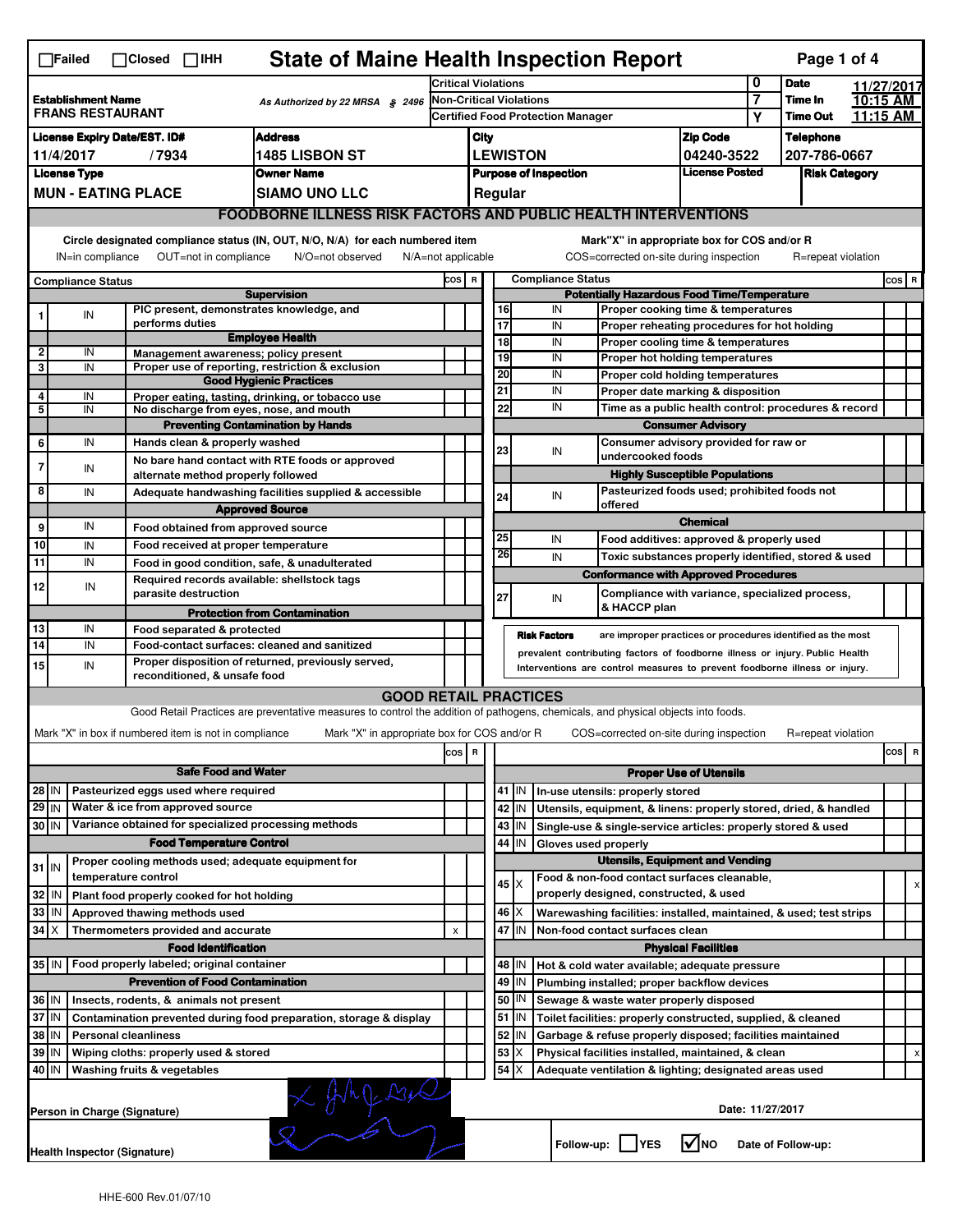|                                                      |                                  |                    | <b>State of Maine Health Inspection Report</b> | Page 2 of 4  |  |                        |                                  |  |  |  |
|------------------------------------------------------|----------------------------------|--------------------|------------------------------------------------|--------------|--|------------------------|----------------------------------|--|--|--|
| <b>Establishment Name</b><br><b>FRANS RESTAURANT</b> | As Authorized by 22 MRSA         | 11/27/2017<br>Date |                                                |              |  |                        |                                  |  |  |  |
| License Expiry Date/EST. ID#<br>11/4/2017<br>/7934   | <b>Address</b><br>1485 LISBON ST |                    | City / State<br><b>LEWISTON</b>                | /ME          |  | Zip Code<br>04240-3522 | <b>Telephone</b><br>207-786-0667 |  |  |  |
| <b>Temperature Observations</b>                      |                                  |                    |                                                |              |  |                        |                                  |  |  |  |
| Location                                             | <b>Temperature</b>               |                    |                                                | <b>Notes</b> |  |                        |                                  |  |  |  |
| hot water                                            | 110 plus                         |                    |                                                |              |  |                        |                                  |  |  |  |
| cooler                                               | 41                               |                    |                                                |              |  |                        |                                  |  |  |  |
| burger                                               | 38                               |                    |                                                |              |  |                        |                                  |  |  |  |
| frig                                                 | 38                               |                    |                                                |              |  |                        |                                  |  |  |  |
| mayo                                                 | 39                               |                    |                                                |              |  |                        |                                  |  |  |  |



**Date: 11/27/2017**

**Health Inspector (Signature)**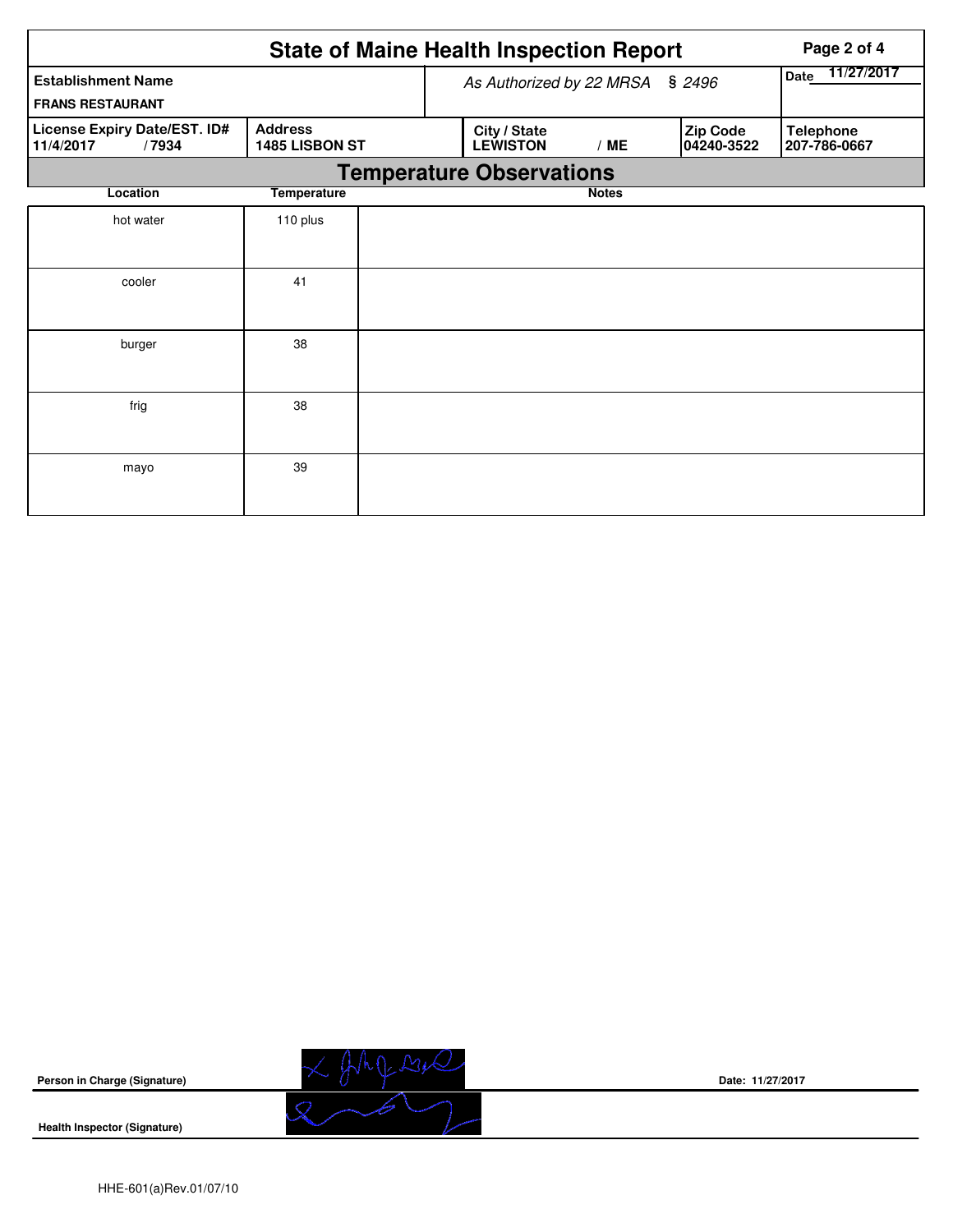|                                                                                                                                                    | Page 3 of 4                      |                                 |           |                               |                           |  |  |  |  |
|----------------------------------------------------------------------------------------------------------------------------------------------------|----------------------------------|---------------------------------|-----------|-------------------------------|---------------------------|--|--|--|--|
| <b>Establishment Name</b>                                                                                                                          |                                  |                                 |           |                               | 11/27/2017<br><b>Date</b> |  |  |  |  |
| <b>FRANS RESTAURANT</b>                                                                                                                            |                                  |                                 |           |                               |                           |  |  |  |  |
| License Expiry Date/EST. ID#<br>11/4/2017<br>/7934                                                                                                 | <b>Address</b><br>1485 LISBON ST | City / State<br><b>LEWISTON</b> | <b>ME</b> | <b>Zip Code</b><br>04240-3522 |                           |  |  |  |  |
| <b>Observations and Corrective Actions</b>                                                                                                         |                                  |                                 |           |                               |                           |  |  |  |  |
| Violations cited in this report must be corrected within the time frames below, or as stated in sections<br>8-405.11 and 8-406.11 of the Food Code |                                  |                                 |           |                               |                           |  |  |  |  |
| 34: 4-302.12.(A): N: Inadequate number of food temperature measuring devices provided.                                                             |                                  |                                 |           |                               |                           |  |  |  |  |
| INSPECTOR NOTES: missing sandwich bar corrected on site                                                                                            |                                  |                                 |           |                               |                           |  |  |  |  |
| 45: 4-204.12: N: Equipment openings, closures and deflectors are improperly designed and constructed.                                              |                                  |                                 |           |                               |                           |  |  |  |  |
| INSPECTOR NOTES: replace split door seals sandwich bar                                                                                             |                                  |                                 |           |                               |                           |  |  |  |  |
| 46: 4-204.115: N: Ware washing machine not properly equipped with temperature measuring devices.                                                   |                                  |                                 |           |                               |                           |  |  |  |  |
| INSPECTOR NOTES: guage not working repair                                                                                                          |                                  |                                 |           |                               |                           |  |  |  |  |
| 53: 6-201.11: N: Floors, walls, and ceilings are not smooth and easily cleanable.                                                                  |                                  |                                 |           |                               |                           |  |  |  |  |
| INSPECTOR NOTES: replace cracked and worn floor tiles throughout kitchen repair walls back room area by mop pail                                   |                                  |                                 |           |                               |                           |  |  |  |  |
| 53: 6-501.16: N: Mops are not being properly stored.                                                                                               |                                  |                                 |           |                               |                           |  |  |  |  |
| INSPECTOR NOTES: wet mop on floor needs to be hing to air dry                                                                                      |                                  |                                 |           |                               |                           |  |  |  |  |
| 54: 6-202.11: N: Lights not shielded.                                                                                                              |                                  |                                 |           |                               |                           |  |  |  |  |
| INSPECTOR NOTES: cover off lights warewashing area                                                                                                 |                                  |                                 |           |                               |                           |  |  |  |  |
| 54: 6-202.12: N: Ventilation may cause food contamination.                                                                                         |                                  |                                 |           |                               |                           |  |  |  |  |
| INSPECTOR NOTES: clean ceiling vents and dust off ceiling tiles by vents                                                                           |                                  |                                 |           |                               |                           |  |  |  |  |
|                                                                                                                                                    |                                  |                                 |           |                               |                           |  |  |  |  |
|                                                                                                                                                    |                                  |                                 |           |                               |                           |  |  |  |  |
|                                                                                                                                                    |                                  |                                 |           |                               |                           |  |  |  |  |
|                                                                                                                                                    |                                  |                                 |           |                               |                           |  |  |  |  |





**Date: 11/27/2017**

**Health Inspector (Signature)**